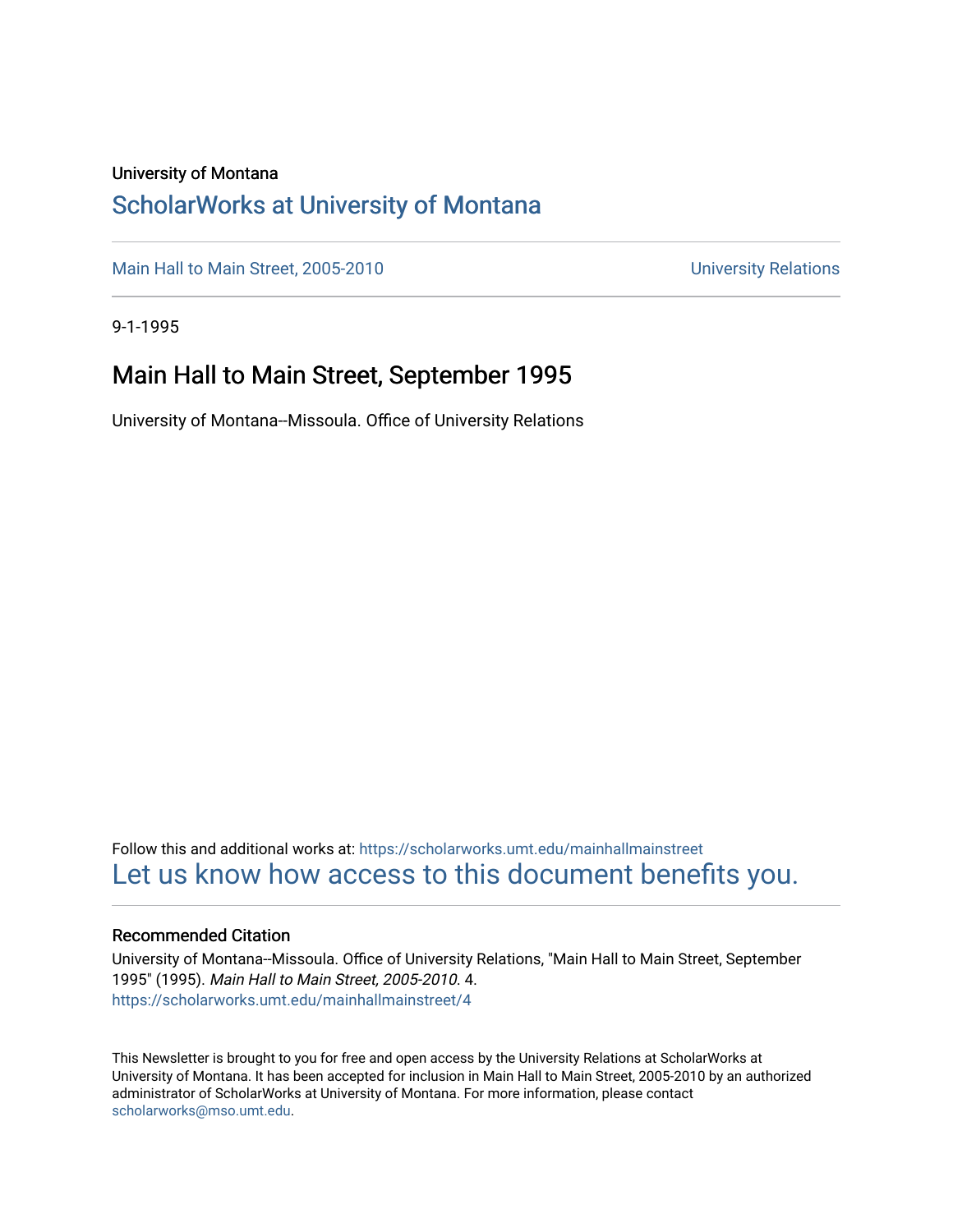

Comin' Around Again...

*by Betsy Holmquist,*

On a warm summer day,<br>
Grizzly mascot, at A Carousel for<br>
Grizzly mascot, at A Carousel for n a warm summer day, UM photographer Todd Goodrich and <sup>I</sup> joined Monty, the Missoula. Our challenge was to re-create the "Ride a Painted Pony" Homecoming '95 logo of a bear on a carousel pony.

Children, catching sight of the bear clad in the Number 15 jersey, recognized him instantly from football and basketball games. Monty sashayed across Caras Park, cameras and camcorders following his every move as he climbed aboard the carousel.

Todd shot frame after frame of Monty and nearby riders, hoping for just the right child to appear in his lens alongside the bear. Suddenly the child appeared. Large trusting eyes and an easily coaxed smile sent us immediately in the direction of two and a half year old Megan Oeschli, visiting from Pecos, Texas. She was already responding to the bear's waves and peek-a-boos. The next thing we knew, she was snuggled in Monty's lap astride Belle Star. The music started and Todd clicked away.

<sup>1</sup> thanked Megan's family for their



*UM/Todd Goodrich* Megan Oeschli and Monty ride the carousel

photogenic daughter and explained my affiliation with the alumni office. Megan's mom smiled and suggested <sup>I</sup> meet Megan's dad.

The connection was unbelievable—unless you've hung around the carousel at all. Megan's dad grinned and said that his father, George Oeschli, was the director of The University of Montana Alumni Association in the early 1970s. Megan's grandmother is Missoula's Alice Lyden Chumrau. And when Megan's dad, George, turned his shoulder, I could see that he was wearing last year's Homecoming T-shirt, "A River Runs Through It." All three are UM alumni. That Megan felt comfortable with bears was more than coincidence. Grizzly spirit is in her blood.

Megan and Monty brought it all together again. Child and mascot, real and imaginary, young and old, town and gown, round and round, generation to generation, and now Homecoming to Homecoming.

Was it a coincidence that Missoula Redevelopment Agency Director Geoff Badenoch was riding the carousel at the same moment? <sup>I</sup> think not. Homecoming has an amazing way of bringing together the best of Missoula and its university.

Come to Homecoming. Events are planned on both sides of the river. Ride the carousel. Join us at Main Hall for Singing on the Steps Friday night. Enjoy the parade and delicious goodies downtown on Saturday morning. Cheer on the Grizzlies...and their mascot. Missoula and its university promise you a magical weekend.

*Betsy Holmtfuist is program coordinatorforthe UM Alumni Association.*



Brandy Hall. No reservations required, cost is \$7.50. Dedication—Distinguished Alumni

Award Circle, 5-5:30 p.m., north end of the Oval. All DAA recipients have been invited.

Carillon Concert—UM carillonneur Nancy Cooper, 7 p.m., Main Hall.

Singing On the Steps—presentation of the 1995 Distinguished Alumni Awards and the crowning of Homecoming Royalty, 7:30 p.m., steps of Main Hall. Join UM's Chamber Chorale, Grizzly Football Coach Don Read, Grizzly cheerleaders and UM's Marching Band for the pep rally. Lighting of the "M" follows.

Mixer and Dance—music by Alumni Jazz Band, 9 p.m., Holiday Inn. Free.

Saturday, Sept. 23 Homecoming Parade—Horses, real and imaginary, floats and bands will parade down Higgins and University avenues beginning at 10 a.m.

Tailgate Parties—north of Washington-Grizzly Stadium, 11:30 a.m.

Football Game—Grizzlies vs. Boise State Broncos, 2:05 p.m., Washington-Grizzly Stadium.

Homecoming Concert—"A Tribute to John Lester," 7:30 p.m., University Theatre. Tickets \$10/\$12.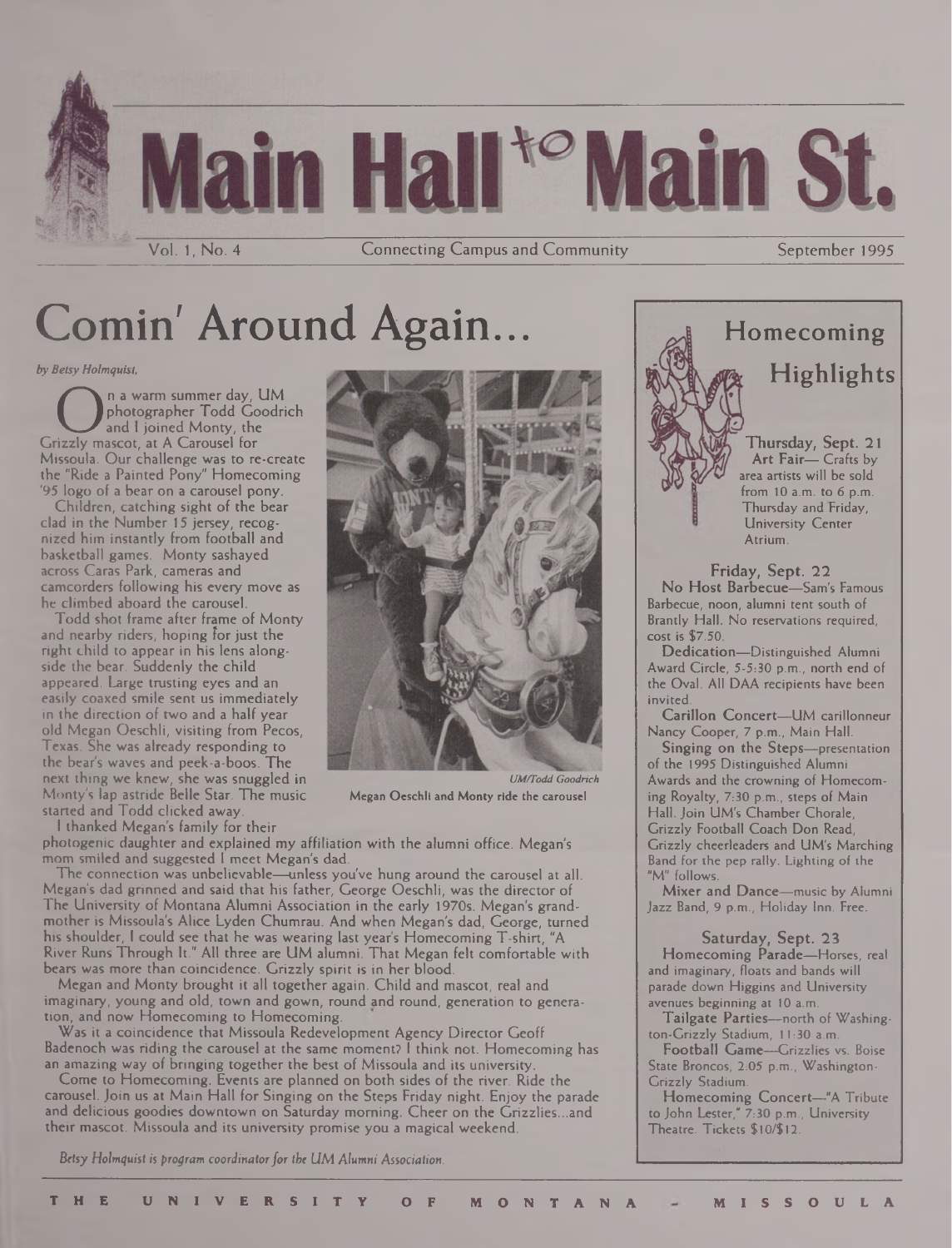## UM's Fight Song Floats on Air Thanks to Gridiron Chorale

**A** probably heard the Grizzly fight song, "Up With Montana" so<br>Iny times that they can at least hum along with the tune. But how nyone who has spent much time in Missoula or at UM has probably heard the Grizzly fight song, "Up With Montana" so many people actually know the words?

Grizzly Football Coach Don Read has been doing his part to make



**Coach Read**

sure that about 100 young men each year know the words by heart. Read has made it Grizzly tradition for his team to serenade their fans after every victory.

"The kids have a lot of pride in it. The older kids teach the younger kids and pass out the words to the song," Read says. "It's one of the tests they have to pass before they're really part of the team."

Holding their helmets skyward, the players tend to get a bit boisterous during their display of team spirit. The crowds love it, Read says, and so does the team. "For alumni, it brings back

memories. For students, it reminds them they're part of the University and what it's all about," he says. "I think it touches all people."

So the next time the Griz win, stick around the stadium and listen to the serenade. And here are the words, in case you want to sing along:

> *Up with Montana boys, down with thefoe, good ol' Grizzlies outfor a victory, Well shoot our backs 'round thefoemen's line, hot time is coming note, oh, brother mine. Up with Montana boys, down with thefoe, good old Grizzlies triumph today. And the squeal ofthe pig willfloat on the air, from the tummy of the Grizzly Bear.*

# Lecture Series Offers Variety

 $\prod_{\substack{e \text{side} \\ \square}}$ leading scientist, a world-class pianist and a famous filmmaker are among the speakers for the 1995-96 President's Lecture Series.

The nine-month series will examine topics ranging from feminism to the second amendment. The series is designed to appeal to a broad audience, says organizer Richard Drake, a UM history professor.

"It is town and gown," Drake says of the series. "I try very hard not to slant it to one audience or another. Timeliness and intellectual excitement are the principle guides.<sup>'</sup>

The series opens Wednesday, Sept. 13, with a lecture by Murray Krieger, research professor of English and comparative literature at the University of California-Irvine. Krieger will present "The Ascetic Attack on the Aesthetic: Explicit vs. Implicit Social Criticism," at 8 p.m. in UM's Montana Theatre.

This year's series will feature film director Sydney Pollack. His April 17 lecture will be preceded by a weeklong festival of his films at the Crystal Theatre. Concert pianist Ignat Solzhenitsyn, son of Russian exiled author Alexander Solzhenitsyn, will perform at the Music Recital Hall Oct. 12. Edward O. Wilson, curator in entomology at the Museum of Comparative Zoology, Harvard University, will lecture May 10.

Other guest lecturers are: Don Higginbotham, Dowd Professor at the University of North Carolina at Chapel Hill, 'Tears of a Federalized Militia: The Second Amendment in Historical Context," Oct. 5; Noretta Koertge from the history and philosophy of science department at Indiana University, "Professing Feminism: Cautionary Tales from the Strange World of Women's Studies," Nov. 8, Carol Gilligan of Harvard University's Graduate School of Education, 'Women's Psychology and Girls' Development," Dec. *6;* Kevin Maynor, musician, "The Repertoire of Paul Robeson," Feb. 1; and Dr. P. Frederick Sparling, medical professor, University of North Carolina at Chapel Hill, "Sexually Transmitted Diseases: A Plague Upon Our House," March 6.



I problem that had dire consequences. Rising health care<br>sts for University System personnel and their families were en years ago the Montana University System faced a problem that had dire consequences. Rising health care



outpacing the state's ability to pay. In an effort to regain control of costs, the health plan's advisory committee of faculty and staff instituted a number of measures including the establishment of a systemwide commitment to health promotion and wellness. Under the premise that it is considerably cheaper to prevent illness than pay for treatment and rehabilitation, the committee authorized four percent of the health plans annual budget for wellness programming. Each campus was to use this funding to

**Gordon Opel**

develop comprehensive programs to help plan members adopt healthier lifestyles. Encouraging people to become physically active, eat a balanced diet, manage life's stresses and take part in preventive health screens were the comerstones of the programs.

Today, more than a decade after its conception, the Montana

University System's wellness programs have evolved to become an important cost containment strategy for the group health plan. Research concludes that for every dollar spent on wellness, there is a \$3 to \$4 return on investment. Considering that more than half of all premature deaths and disabilities in this nation are totally preventable one can appreciate the potential impact wellness programs have on health care costs. This is why virtually every major corporation in America is now making sizeable contributions to fund employee wellness programs.

Even health care providers are now getting into the act. They are motivated by the fact that preventive services are increasingly seen as a hallmark of quality health care, especially in managed care settings. A recent Gallup poll found that 50 percent of adults would change their doctor if they were not getting appropriate clinical preventive services—screening tests, immunizations, and especially, counseling.

Despite their increasing popularity, wellness programs alone cannot cure our health care cost woes. But thanks to the vision of a group of Montana University System personnel 10 years ago, our wellness programs play an important role in keeping our universities alive and well.

**Gordon** *Opel has been promoting healthy lifestyles as director of UM's Wellness Programfor the past eight years. He trits to practice what be preaches.*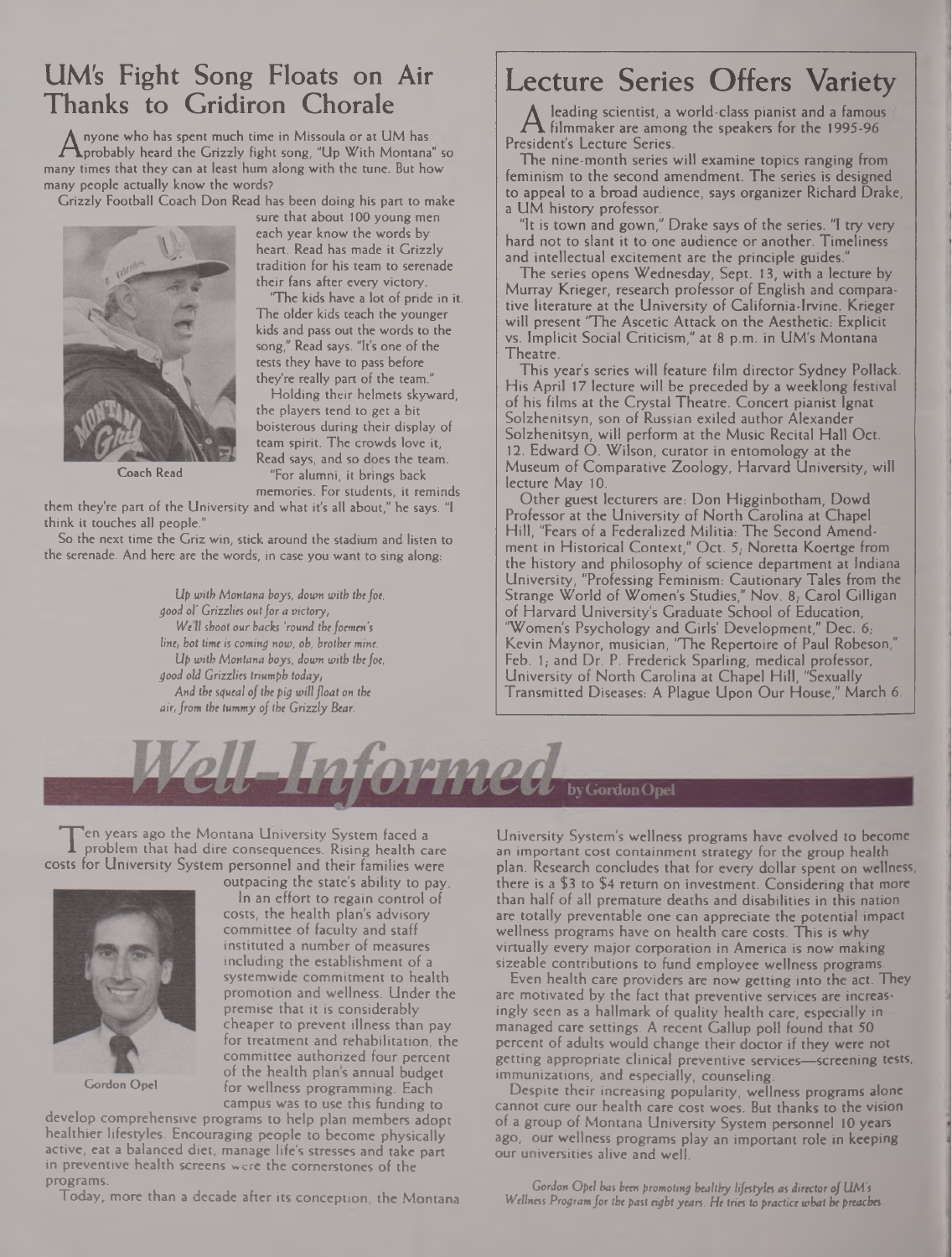

'Backroads' Winds Into Towns— The sixth installment in UM's award-

winning documentary series, "Backroads of Montana," is now available on videotane at more than



140 city, county and college libraries throughout the state. The series highlights interesting people, places and events throughout Montana. The program features Scobey's community orchestra, lunch at Butte's famous Pork Chop John's, a tepee near Wise River, sunrise in Montana's Centennial Valley, fly-fishing on the Madison River near West Yellowstone and the historic Grant-Kohrs Ranch in Deer Lodge. 'Backroads' will air on Spokane public television KSPS in Western Montana at 5 p.m. Saturday, Sept. 23.

Touch That Dial—If news is what you need, tune into KUFM, Montana Public Radio, for award-winning local and national newscasts and commentaries. Residents of western and central Montana communities can hear indepth reports and comprehensive news analysis on National Public Radio's "Morning Edition" and "All Things Considered." Locally produced "Mon-



tana Morning News" and "Evening Edition" recap top stories and feature interviews and daily commentaries. The shows are broadcast from 5 to 9 a.m. and from 5 to 7:30 p.m. daily on 89.1 FM in the Missoula area.

This newsletter will regularly feature highlights of KUFM programs and special activities. For a complete KUFM program guide, call 243-4214.

All About Art—UM's art department faculty members do more than teach, they all are working professional artists who display their creations throughout the country. From now through Sept. 30, their work is being displayed on campus in the Gallery of

Visual Arts in the Social Science Building. A public reception will be held from 4 to 6 p.m. Thursday, Sept. 7. Gallery hours are 11 a.m. to 3 p.m. Monday through Saturday.

Kay Walking Stick is the speaker at the free Visiting Artist Lecture S at 7 p.m. Wednesday, Oct. 4, in Social Science Room 356.

Rep Moves Forward—UM's Montana Repertory Theatre has been



selected to participate in the National Endowment<br>for the Arts ment Program

Technical Assistance Project. Montana Rep was one of 30 programs selected nationwide from a field of nearly 100 applicants to participate in the project, which provides consultants to help with organizational development and long range planning for 15 months. "The Rep is really poised to move forward and we want to make sure the steps we take will move us in the right direction," said Artistic Director Greg Johnson. "We could never afford to hire a consultant on our own so our participation in the NEA Advancement program will make a big difference for us."

Samba into Shape—Cha-cha-cha or samba your way into shape for ski season and the holidays with a fall class offered by UM's Campus Recreation. Besides dancing, there are tai chi, judo, taekwondo, bench aerobics, floor aerobics, body toning, slide workout and self-defense for women classes. Most classes are offered in the late afternoon and early evening Mondays and Wednesdays or Tuesdays and Thursdays. All classes are open to the public and range in price from \$15 to \$35. Classes begin Sept. 11. Call 243- 2802 for a schedule or more information.

Books Abound—Hundreds of books will go on sale Friday, Sept. 22, at the fall semester Friends of the Library Book Sale on the mail between the Maureen and Mike Mansfield Library and the University Center from 10 a.m. to 3 p.m. The public is invited to choose

from a huge selection of paperbacks for 50 cents and hardbacks for \$ 1. Books of all sorts have been donated to the organization for the sale. The Mansfield Library will use the book sale proceeds to buy books for its collections.

Family Weekend—Parents, family and friends of UM students are invited to visit campus to experience college life and spend time with their favorite students during Family Weekend Sept. 29-Oct. 1. Take in an art exhibit by watercolor artist Andrew Hofmeister in the Paxson Gallery or attend a pre-game brunch for \$12.95 per person. For more information about numerous other activities scheduled for families that weekend, call 243-4750.



Arts Series Starts—The 1995-96 Performing Arts Series opens Oct. <sup>1</sup> with "BeauSoleil avec Michael Doucet" presenting Cajun folk music from Louisiana. On Oct. 15, "Gamelan Sekar Jaya" will perform Malaysian music and dance in conjunction with the 1995 Mansfield Conference. All series events begin at 7:30 p.m. in the University Theatre. For more information or to obtain a schedule, call UM Productions at 243-6661.

Broadening Horizons—The 7th Annual Big Sky Career Fair and the Opening Doors to Your Future Career Conference will combine this year for the biggest college career event in Montana. UM will host the fair Oct. 17- 18 at the University Center. For the first time, the fair will include all of the UM affiliate schools and Flathead Valley Community College. Workshops and panel discussions will cover topics ranging from job searching to information about organizations and careers. The event is sponsored by UM Cooperative Education and Career Services. If you would like to come and make a difference to the professionals of tomorrow, call career fair student coordinators Anna Kloss or Eric R. Smith at 243-4613.